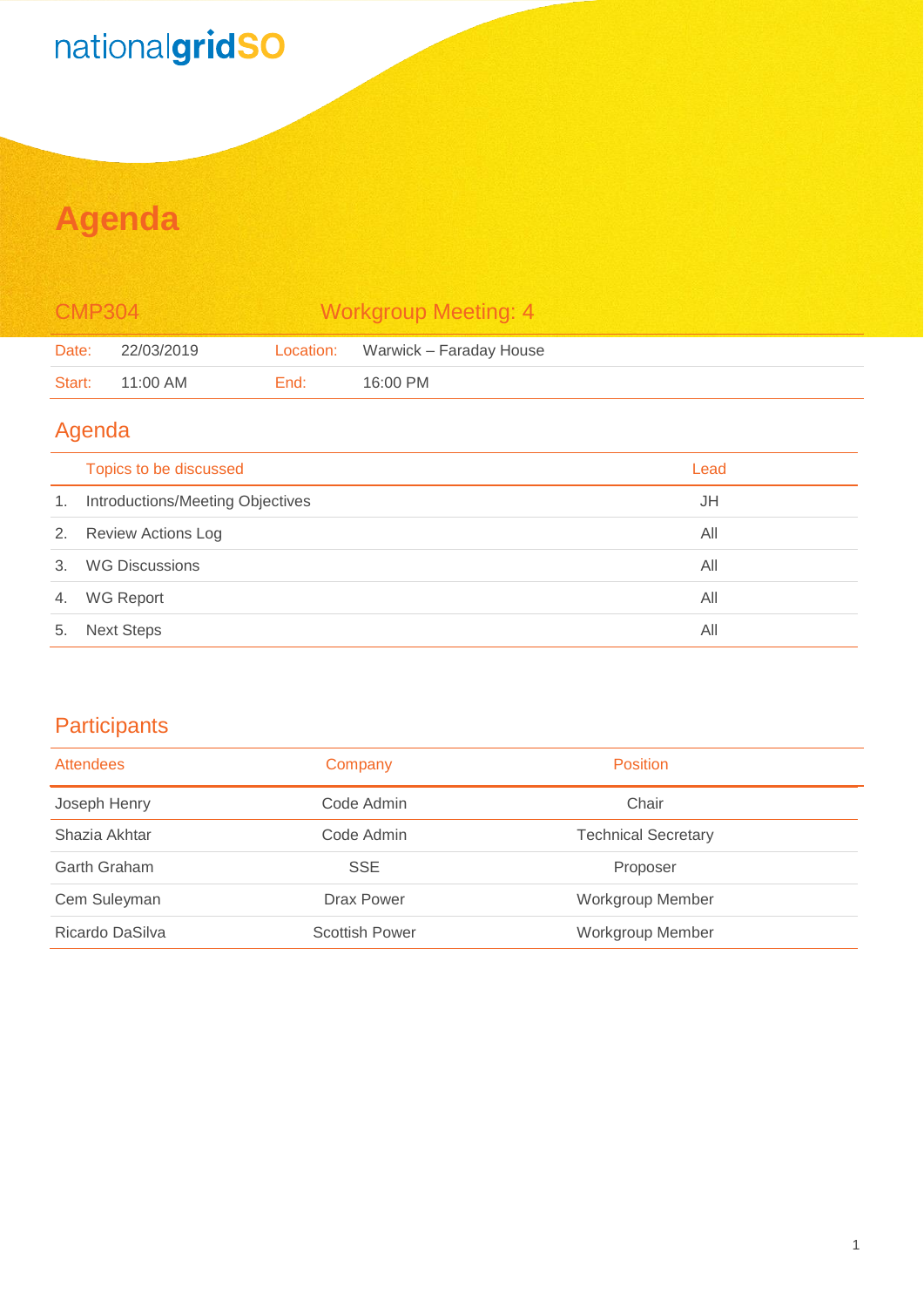## nationalgridSO

| Tim Ellingham    | <b>RWE</b>             | <b>Workgroup Member</b> |
|------------------|------------------------|-------------------------|
| Robert Longden   | <b>Cornwall Energy</b> | <b>Workgroup Member</b> |
| Jason Hill       | <b>Element Power</b>   | <b>Workgroup Member</b> |
| Paul Jones       | Uniper UK Ltd          | <b>Workgroup Member</b> |
| Urmi Mistry      | NGESO Rep              | <b>Workgroup Member</b> |
| <b>Apologies</b> | Company                | <b>Position</b>         |

# **Terms of Reference CMP304 Specific Area Location in the report** a) If received, Authority Decision on CMP305 b) The impact faced by non-CUSC parties, in particular any administrative burden it entails. c) Interaction with obligatory services and the overall requirement for reactive services (i.e. locational and temporal requirements of the system). d) Interaction with requirements within the grid code in terms of reactive power provision.

#### **Standard (Non-Charging) Objectives**

(a) **The efficient discharge by the Licensee of the obligations imposed on it by the Act and the Transmission Licence;**

(b) **Facilitating effective competition in the generation and supply of electricity, and (so far as consistent therewith) facilitating such competition in the sale, distribution and purchase of electricity;**